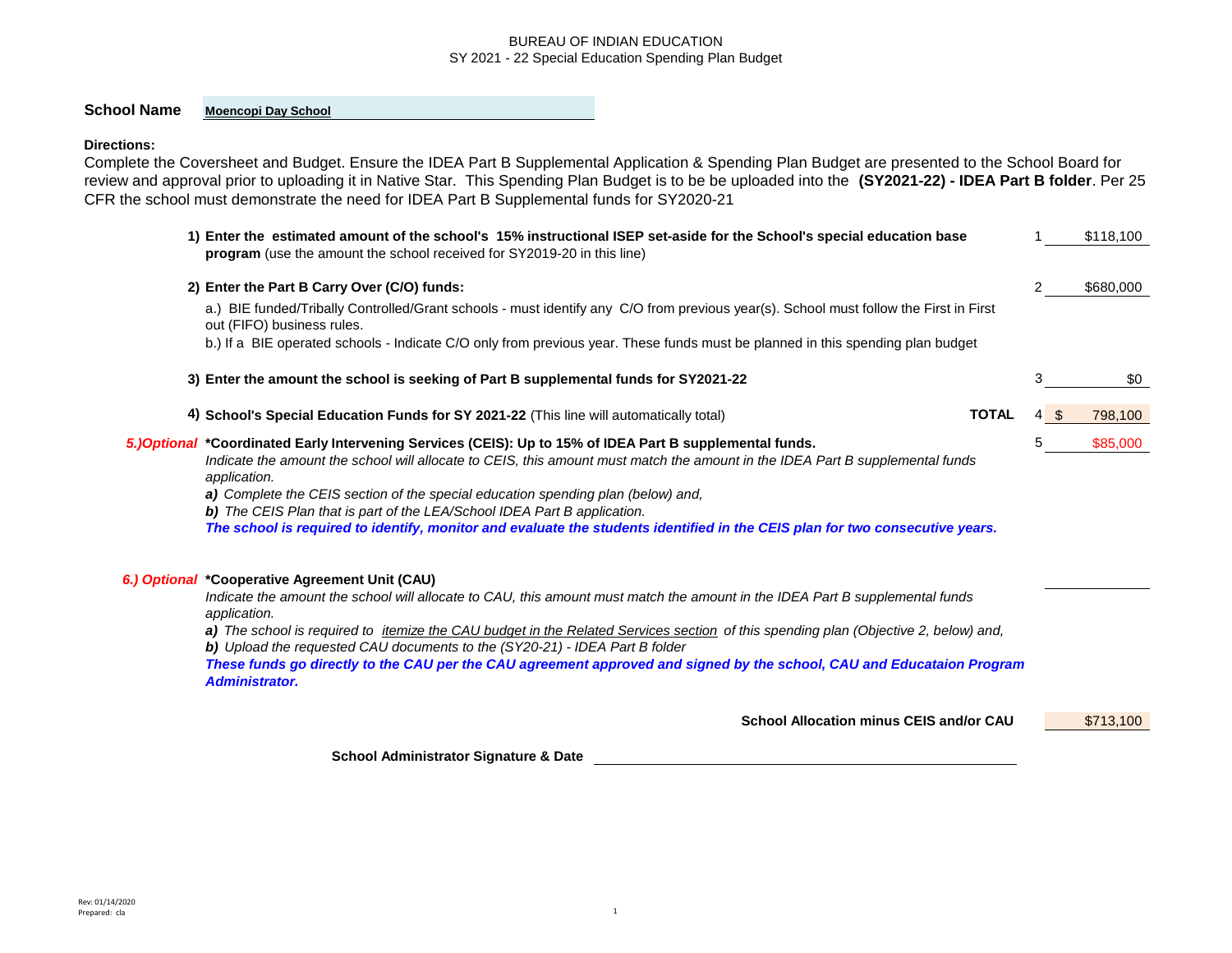| <b>OBJECTIVE 1: SPECIAL EDUCATION DIRECT INSTRUCTION &amp; EXTENDED SCHOOL YEAR (ESY)</b> |                                                                                                                                                                                                                                                                                                                                                                                                                                                                                                                                          |              |                                        |                            |                         |                 |  |
|-------------------------------------------------------------------------------------------|------------------------------------------------------------------------------------------------------------------------------------------------------------------------------------------------------------------------------------------------------------------------------------------------------------------------------------------------------------------------------------------------------------------------------------------------------------------------------------------------------------------------------------------|--------------|----------------------------------------|----------------------------|-------------------------|-----------------|--|
| Α                                                                                         | SPECIAL EDUCATION RESIDENTIAL PLACEMENT (Cost Only for Residential & Incarcerated students. Student must have current IEP in place at the School)                                                                                                                                                                                                                                                                                                                                                                                        |              |                                        |                            |                         |                 |  |
|                                                                                           |                                                                                                                                                                                                                                                                                                                                                                                                                                                                                                                                          | #FTE         | 15% ISEP set-aside for<br>base program | Part B Carry-over<br>funds | 21-22 Part B Allocation | Subtotal        |  |
|                                                                                           | 1. Residential Placement for Students with disabilities                                                                                                                                                                                                                                                                                                                                                                                                                                                                                  |              |                                        |                            |                         | \$0             |  |
| Justification:<br>Breakdown justification<br>for each fund                                | NΑ                                                                                                                                                                                                                                                                                                                                                                                                                                                                                                                                       |              |                                        |                            |                         |                 |  |
|                                                                                           | 2. Incarcerated Students w/ Disabilities                                                                                                                                                                                                                                                                                                                                                                                                                                                                                                 |              |                                        |                            |                         | \$0             |  |
| Justification:<br>Breakdown justification<br>for each fund                                | NΑ                                                                                                                                                                                                                                                                                                                                                                                                                                                                                                                                       |              |                                        |                            |                         |                 |  |
| в                                                                                         | SPECIAL EDUCATION PERSONNEL (Note: Document the Full Time Equivalent (FTE) before the appropriate funding source. Include salaries and fringe benefits                                                                                                                                                                                                                                                                                                                                                                                   |              |                                        |                            |                         |                 |  |
|                                                                                           |                                                                                                                                                                                                                                                                                                                                                                                                                                                                                                                                          | #FTE         | 15% ISEP set-aside for<br>base program | Part B Carry-over<br>funds | 21-22 Part B Allocation | <b>Subtotal</b> |  |
|                                                                                           | 1. Special Education Certified Teacher(s)                                                                                                                                                                                                                                                                                                                                                                                                                                                                                                | $\mathbf{1}$ | \$70,750                               | \$25,000                   |                         | \$95,750        |  |
| Justification:<br>Breakdown justification<br>for each fund                                | One Certified Special Education Teacher in the ESS Program, Works with students with a wide range of disabilities, in the classroom or for pull out services in complience with the Individul<br>Education Plans. ESS Teacher works with the generl educaton teacher to adapt or modify the general education curriculum to the students learning. Also with working with the School Psychologist,<br>Speech, Occupational, and Physical Therapist. This also includes the salary and fringe benefits for the Special Education Teacher. |              |                                        |                            |                         |                 |  |
|                                                                                           | 2. Special Education Paraprofessional(s)                                                                                                                                                                                                                                                                                                                                                                                                                                                                                                 |              | \$47,924                               | \$15,000                   |                         | \$62,924        |  |
| Justification:<br>Breakdown justification<br>for each fund                                | One Paraprofessional works with the ESS Teacher in the Program, assisting with students in the classroom or for pull out services, along with monitoring progress. This is completed to ensure<br>services are accomodated according to the student's IEP. This also includes the salary and fringe benefits for the ESS Paraprofessional.                                                                                                                                                                                               |              |                                        |                            |                         |                 |  |
|                                                                                           |                                                                                                                                                                                                                                                                                                                                                                                                                                                                                                                                          |              |                                        |                            |                         | \$0             |  |
| Justification:<br>Breakdown justification<br>for each fund                                |                                                                                                                                                                                                                                                                                                                                                                                                                                                                                                                                          |              |                                        |                            |                         |                 |  |
|                                                                                           | 4. Special Education Coordinator                                                                                                                                                                                                                                                                                                                                                                                                                                                                                                         |              |                                        |                            |                         | \$0             |  |
| Justification:<br>Breakdown justification<br>for each fund                                |                                                                                                                                                                                                                                                                                                                                                                                                                                                                                                                                          |              |                                        |                            |                         |                 |  |
|                                                                                           | 5. Adaptive PE Instructor                                                                                                                                                                                                                                                                                                                                                                                                                                                                                                                |              |                                        |                            |                         | \$0             |  |
| Justification:<br>Breakdown justification<br>for each fund                                |                                                                                                                                                                                                                                                                                                                                                                                                                                                                                                                                          |              |                                        |                            |                         |                 |  |
|                                                                                           | 6. Secondary Transition Specialist (High School)                                                                                                                                                                                                                                                                                                                                                                                                                                                                                         |              |                                        |                            |                         |                 |  |
| Justification:<br>Breakdown justification<br>for each fund                                |                                                                                                                                                                                                                                                                                                                                                                                                                                                                                                                                          |              |                                        |                            |                         |                 |  |
|                                                                                           | 7. Job Coach (High School)                                                                                                                                                                                                                                                                                                                                                                                                                                                                                                               |              |                                        |                            |                         | \$0             |  |
| Justification:<br>Breakdown justification<br>for each fund                                |                                                                                                                                                                                                                                                                                                                                                                                                                                                                                                                                          |              |                                        |                            |                         |                 |  |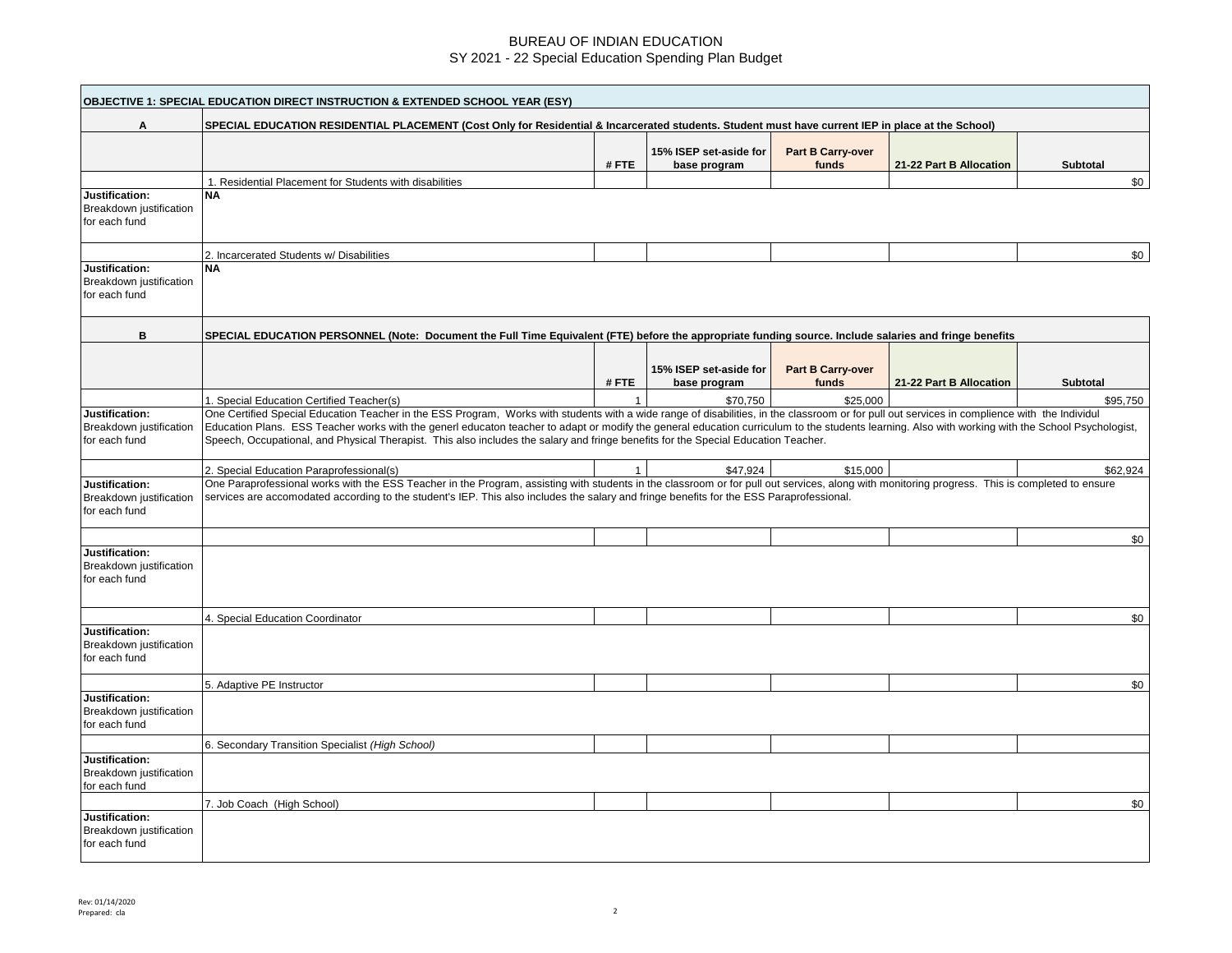| C                                                          | <b>SUPPLIES &amp; MATERIALS</b>                                                                                                                                                                                                                                                                                                                                                                                                                                                                                                                                                                                                                                                                                              |      |                                        |                                   |                         |                 |  |
|------------------------------------------------------------|------------------------------------------------------------------------------------------------------------------------------------------------------------------------------------------------------------------------------------------------------------------------------------------------------------------------------------------------------------------------------------------------------------------------------------------------------------------------------------------------------------------------------------------------------------------------------------------------------------------------------------------------------------------------------------------------------------------------------|------|----------------------------------------|-----------------------------------|-------------------------|-----------------|--|
|                                                            |                                                                                                                                                                                                                                                                                                                                                                                                                                                                                                                                                                                                                                                                                                                              | #FTE | 15% ISEP set-aside for<br>base program | Part B Carry-over<br>funds        | 21-22 Part B Allocation | <b>Subtotal</b> |  |
|                                                            |                                                                                                                                                                                                                                                                                                                                                                                                                                                                                                                                                                                                                                                                                                                              |      |                                        |                                   |                         |                 |  |
| Justification:<br>Breakdown iustification<br>for each fund | 1. General Supplies & Materials (\$500 per tchr)<br>\$500<br>\$500<br>General Supplies and Materials needed to provide documents and information to the parents, staff, community members in relation to the ESS Program. This may include office supplies, ink for<br>printers etc. to provide all the informtion to the community in regards to the ESS Program.                                                                                                                                                                                                                                                                                                                                                           |      |                                        |                                   |                         |                 |  |
|                                                            | 2. Assistive Technology                                                                                                                                                                                                                                                                                                                                                                                                                                                                                                                                                                                                                                                                                                      |      |                                        | \$75.000                          |                         | \$75,000        |  |
| Justification:<br>Breakdown justification<br>for each fund | lpads, desktops, or technology devices needed for testing or distance learning for special education students. SpEd students may need special devices to provide distance learning or in classroom<br>learning through technology. Any other technology related devices will be considered.                                                                                                                                                                                                                                                                                                                                                                                                                                  |      |                                        |                                   |                         |                 |  |
|                                                            | 3. Instructional Materials                                                                                                                                                                                                                                                                                                                                                                                                                                                                                                                                                                                                                                                                                                   |      |                                        | \$35,000                          |                         | \$35,000        |  |
| Justification:<br>Breakdown justification<br>for each fund | Supplies and Material for Journeys Reading material, Savvas Mathematics materials, Language, and Writing in all grade levels along with incentives to engage students instruction. Various types of<br>these mateials for the students who have diverse needs and various learning aspects in regards to the students learning styles and to the general education curriculum. These will provide instruction<br>with illustrations, guided wording and instruction that supports the students learning needs. These are supplimental materials for the students. Modified instructional supplies.                                                                                                                           |      |                                        |                                   |                         |                 |  |
| D                                                          | SPECIAL EDUCATION STAFF TRAINING & HIGH SCHOOL TRANSITION ACTIVITIES                                                                                                                                                                                                                                                                                                                                                                                                                                                                                                                                                                                                                                                         |      |                                        |                                   |                         |                 |  |
|                                                            |                                                                                                                                                                                                                                                                                                                                                                                                                                                                                                                                                                                                                                                                                                                              | #FTE | 15% ISEP set-aside for<br>base program | <b>Part B Carry-over</b><br>funds | 21-22 Part B Allocation | <b>Subtotal</b> |  |
|                                                            | 1. Special Education Staff Training (SPED Related)                                                                                                                                                                                                                                                                                                                                                                                                                                                                                                                                                                                                                                                                           |      |                                        | \$75,000                          |                         | \$75,000        |  |
| Justification:<br>Breakdown justification<br>for each fund | Training for Special Education Staff (3 staff, principal, TeacherCoordinator, and Teacher Assistant) to pursue the new Special Education Programs and/or information to assist students and<br>parents/guardians in the Program. Traingin witll enhnace knowledge and ability, along with support for the students IEP documents. Training with EPIC, Sundance Educational Training (priced at<br>\$2500-\$3500 for a full-day session and \$1800-\$2500 for a half-day session), along with TEASE, just a few organizations for training. New Generation Consulting will also provide training to all staff<br>related to special education topics, \$2000 per day. Costs will also include lodging and per diem for staff. |      |                                        |                                   |                         |                 |  |
|                                                            | 2. SWD Student Training and Work Study (16 years and older)                                                                                                                                                                                                                                                                                                                                                                                                                                                                                                                                                                                                                                                                  |      |                                        |                                   |                         | \$0             |  |
| Justification:<br>Breakdown justification<br>for each fund |                                                                                                                                                                                                                                                                                                                                                                                                                                                                                                                                                                                                                                                                                                                              |      |                                        |                                   |                         |                 |  |
| E                                                          | <b>EDUCATIONAL EQUIPMENT - (Must be documented in IEP)</b>                                                                                                                                                                                                                                                                                                                                                                                                                                                                                                                                                                                                                                                                   |      |                                        |                                   |                         |                 |  |
| Justification:<br>Breakdown justification<br>for each fund |                                                                                                                                                                                                                                                                                                                                                                                                                                                                                                                                                                                                                                                                                                                              | #FTE | 15% ISEP set-aside for<br>base program | <b>Part B Carry-over</b><br>funds | 21-22 Part B Allocation | Subtotal        |  |
|                                                            | 1. Equipment                                                                                                                                                                                                                                                                                                                                                                                                                                                                                                                                                                                                                                                                                                                 |      |                                        | \$32,500                          |                         | \$32,500        |  |
| Justification:<br>Breakdown justification<br>for each fund | Equipment needed for possible wheelchair accessibility for student. Equipment will be justified through IEP for student.                                                                                                                                                                                                                                                                                                                                                                                                                                                                                                                                                                                                     |      |                                        |                                   |                         |                 |  |
| F.                                                         | TRANSPORTATION - (Must be documented in IEP)                                                                                                                                                                                                                                                                                                                                                                                                                                                                                                                                                                                                                                                                                 |      |                                        |                                   |                         |                 |  |
|                                                            |                                                                                                                                                                                                                                                                                                                                                                                                                                                                                                                                                                                                                                                                                                                              | #FTE | 15% ISEP set-aside for<br>base program | <b>Part B Carry-over</b><br>funds | 21-22 Part B Allocation | Subtotal        |  |
|                                                            | 1. Transportation                                                                                                                                                                                                                                                                                                                                                                                                                                                                                                                                                                                                                                                                                                            |      |                                        |                                   |                         | \$0             |  |
| Justification:<br>Breakdown justification<br>for each fund |                                                                                                                                                                                                                                                                                                                                                                                                                                                                                                                                                                                                                                                                                                                              |      |                                        |                                   |                         |                 |  |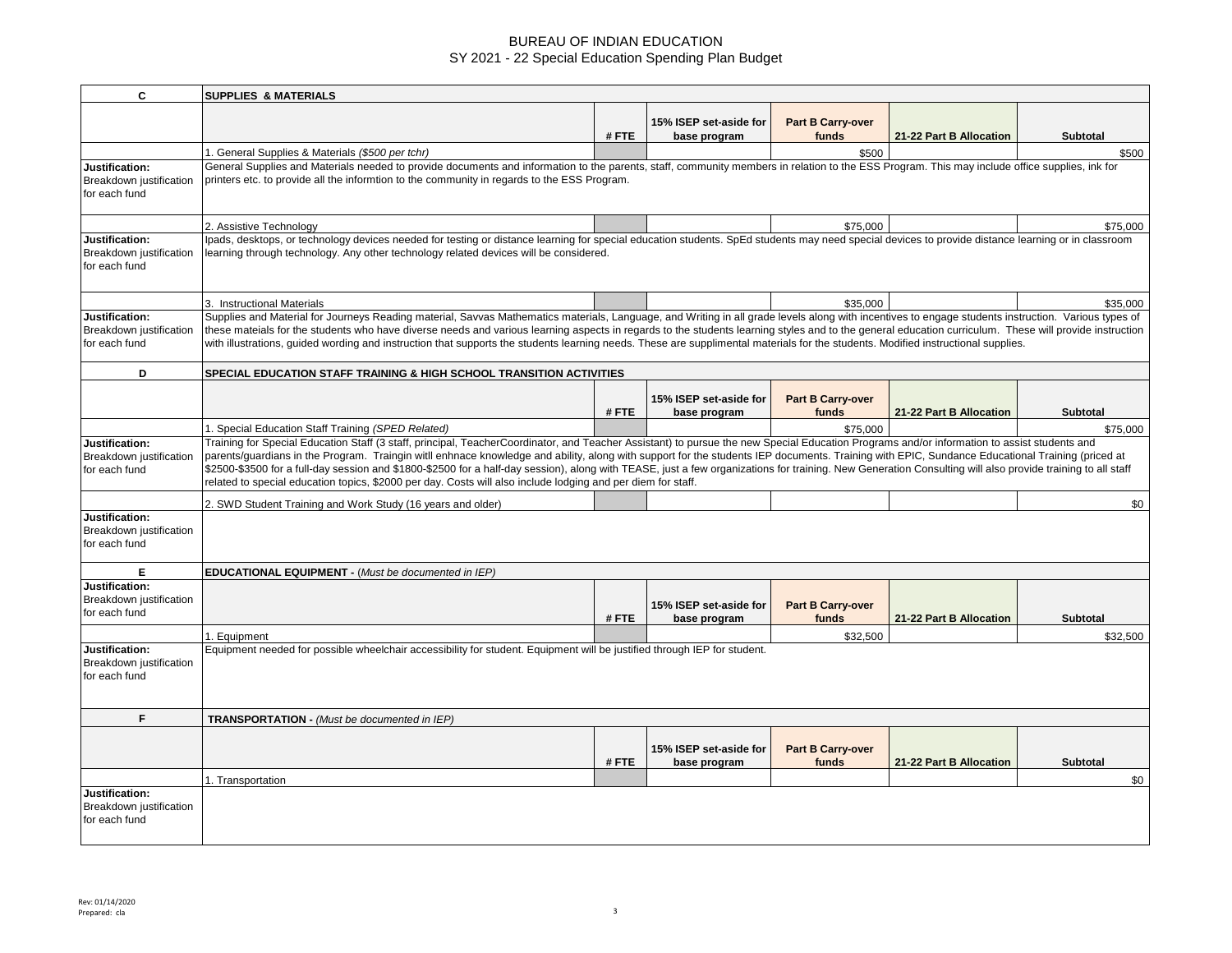|                                                            | OBJECTIVE 2: RELATED SERVICES AND OTHER INSTRUCTIONAL SUPPORT: (Include CAU costs and amounts under each related services. The amounts should align with the CAU the school submitted)                                                                                                                                                                                                                                                                                                                                                                                                                        |      |                                        |                            |                         |                 |
|------------------------------------------------------------|---------------------------------------------------------------------------------------------------------------------------------------------------------------------------------------------------------------------------------------------------------------------------------------------------------------------------------------------------------------------------------------------------------------------------------------------------------------------------------------------------------------------------------------------------------------------------------------------------------------|------|----------------------------------------|----------------------------|-------------------------|-----------------|
| A                                                          | RELATED SERVICES PERSONNEL (Note: Document the Full Time Equivalent (FTE) before the appropriate funding source).                                                                                                                                                                                                                                                                                                                                                                                                                                                                                             |      |                                        |                            |                         |                 |
|                                                            |                                                                                                                                                                                                                                                                                                                                                                                                                                                                                                                                                                                                               | #FTE | 15% ISEP set-aside for<br>base program | Part B Carry-over<br>funds | 21-22 Part B Allocation | <b>Subtotal</b> |
|                                                            | 1. School Psychologist and/or Educational Diagonostician                                                                                                                                                                                                                                                                                                                                                                                                                                                                                                                                                      |      | \$4.426                                | \$35,000                   |                         | \$39,426        |
| Justification:<br>Breakdown justification<br>for each fund | Contract a School Psychololgist to provide initial and/or three year evaluations need for the students in the Program or referred for initial evaluation. With the determination of the Child Study Team<br>to referr for an evaluation, the School Psychologist will be contacted for this service. The ESS Teacher will check on IEP documents for any three year evaluations to be conducted by the School<br>Psychologist.                                                                                                                                                                                |      |                                        |                            |                         |                 |
|                                                            | 2. Speech Therapist                                                                                                                                                                                                                                                                                                                                                                                                                                                                                                                                                                                           |      | \$35,000                               | \$25,000                   |                         | \$60,000        |
| Justification:<br>Breakdown justification<br>for each fund | Contract a Speech Therapist to provide initial and/or three year evaluations need for the students in the Program or referred for initial evaluation. The days and time of service for Speech Therapy will<br>be learned thru the ESS Teacher. Initial and three years evaluations will be discussed and dtermined throught the ESS teacher and service provide and/or the Child Study Team. 7 students currently<br>receive speech services.                                                                                                                                                                 |      |                                        |                            |                         |                 |
|                                                            | 3. Physical Therapist                                                                                                                                                                                                                                                                                                                                                                                                                                                                                                                                                                                         |      | \$5.000                                | \$45,000                   |                         | \$50,000        |
| Justification:<br>Breakdown justification<br>for each fund | Contract a Physical Therapist to provide initial and/or three year evaluations need for the students in the Program or referred for initial evaluation. The days and time of service for Physical Therapy<br>will be learned thru the ESS Teacher. Initial and three years evaluations will be discussed and dtermined throught the ESS teacher and service provide and/or the Child Study Team. No students<br>receiving this service at the time. But that may change during the school year.                                                                                                               |      |                                        |                            |                         |                 |
|                                                            | 4. Occupational Therapist                                                                                                                                                                                                                                                                                                                                                                                                                                                                                                                                                                                     |      |                                        | \$50,000                   |                         | \$50,000        |
| Justification:<br>Breakdown justification<br>for each fund | Contract a Occupational Therapist to provide initial and/or three year evaluations need for the students in the Program or referred for initial evaluation. The days and time of service for Occupational<br>Therapy will be learned thru the ESS Teacher. Initial and three years evaluations will be discussed and dtermined throught the ESS teacher and service provide and/or the Child Study Team. 2<br>students are currenlty receive OT services.                                                                                                                                                     |      |                                        |                            |                         |                 |
|                                                            | 5. Audiologist and/or Hearing Teacher                                                                                                                                                                                                                                                                                                                                                                                                                                                                                                                                                                         |      | 5.000                                  | 25.000                     |                         | \$30,000        |
| Justification:<br>Breakdown justification<br>for each fund | Contract the Arizona School for the Deaf/Hearing Specialist to provide initial and/or three year evaluations need for the students in the Program or referred for initial evaluation. The days and time of<br>service for School Counselor will be learned thru the ESS Teacher. This will be determined throught the ESS teacher for service to be provide and/or the Child Study Team. 1 student currently<br>receives this service.                                                                                                                                                                        |      |                                        |                            |                         |                 |
|                                                            | 6. Social Worker                                                                                                                                                                                                                                                                                                                                                                                                                                                                                                                                                                                              |      |                                        |                            |                         | \$0             |
| Justification:<br>Breakdown justification<br>for each fund |                                                                                                                                                                                                                                                                                                                                                                                                                                                                                                                                                                                                               |      |                                        |                            |                         |                 |
|                                                            | 7. Clinical Psychologist and/or Counselor                                                                                                                                                                                                                                                                                                                                                                                                                                                                                                                                                                     |      |                                        | \$45,000                   |                         | \$45,000        |
| Justification:<br>Breakdown justification<br>for each fund | Contract a Certified School Counselor to provide services that needs these services in relation to Academics, Behaviors, or Emotional situations. The Child Study Team may provide service when<br>needed.                                                                                                                                                                                                                                                                                                                                                                                                    |      |                                        |                            |                         |                 |
|                                                            | 8. Interpreter for special education purposes (See SPED Guidance tab)                                                                                                                                                                                                                                                                                                                                                                                                                                                                                                                                         |      |                                        |                            |                         | \$0             |
| Justification:<br>Breakdown justification<br>for each fund |                                                                                                                                                                                                                                                                                                                                                                                                                                                                                                                                                                                                               |      |                                        |                            |                         |                 |
|                                                            | 9. Other (Explain in detail)                                                                                                                                                                                                                                                                                                                                                                                                                                                                                                                                                                                  |      |                                        | \$30,000                   |                         | \$30,000        |
| Justification:<br>Breakdown justification<br>for each fund | Items needed for in classroom assistance to help maintain focus, ex.certain types of seating devices, objects students may use to work with, write with or play with, etc. Items may also be used to<br>help support student services, such as PT, OT, etc.                                                                                                                                                                                                                                                                                                                                                   |      |                                        |                            |                         |                 |
|                                                            | OBJECTIVE 3: OTHER ACTIVITIES RELATED TO PROVISION OF SPECIAL EDUCATION SERVICES TO STUDENTS WITH DISABILITIES                                                                                                                                                                                                                                                                                                                                                                                                                                                                                                |      |                                        |                            |                         |                 |
|                                                            |                                                                                                                                                                                                                                                                                                                                                                                                                                                                                                                                                                                                               | #FTE | 15% ISEP set-aside for<br>base program | Part B Carry-over<br>funds | 21-22 Part B Allocation | <b>Subtotal</b> |
|                                                            | 1. Parent Travel/Training                                                                                                                                                                                                                                                                                                                                                                                                                                                                                                                                                                                     |      |                                        | \$40,000                   |                         | \$40,000        |
| Justification:<br>Breakdown justification<br>for each fund | ESS Travel and Training provided to the parents, for knowledge and information regardng the ESS Department. These trainings will provide parents knowledge and strategies to advocate for their<br>student in the classroom and home. This will be determined by the Administrator and ESS Educator. Training will enhnace knowledge and ability, along with support for the students IEP documents.<br>Training with EPIC, Sundance Educational Training (priced at \$2500-\$3500 for a full-day session and \$1800-\$2500 for a half-day session), along with TEASE, just a few organizations for training. |      |                                        |                            |                         |                 |
|                                                            |                                                                                                                                                                                                                                                                                                                                                                                                                                                                                                                                                                                                               |      |                                        |                            |                         |                 |